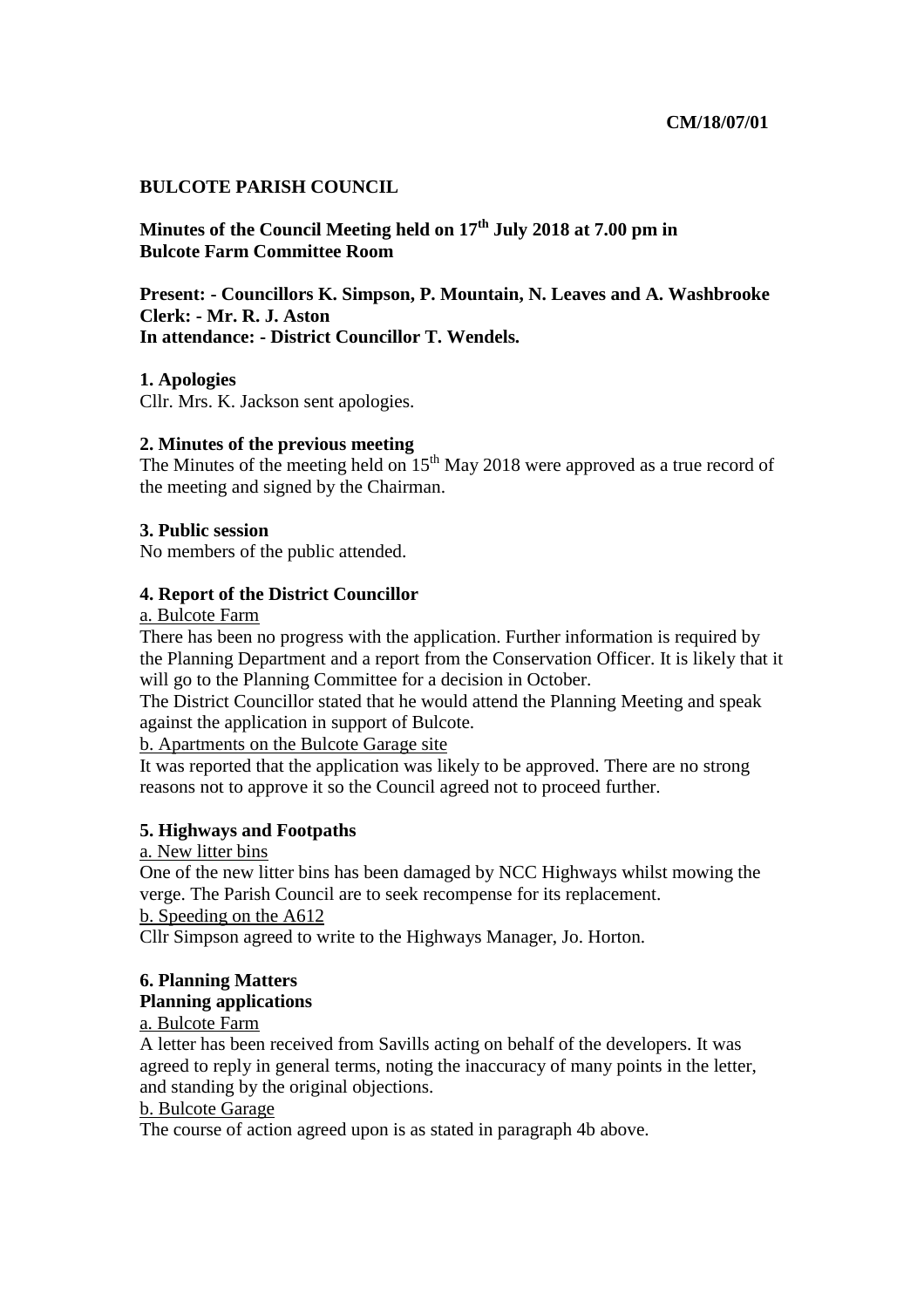# **CM/18/07/02**

### **Planning decisions**

a. Springwood, Old Main Road Extensions to the property – approved b. Bridle ways, Old Main Road Extensions to the property – refused.

# **7. Community Matters**

# a. Roper's Field

The grass has been cut but the gate post was damaged and has been repaired. However, the other gate posts need to be replaced. Agreed to replace the gate post but make the entrance wider so that machinery can access the Field without difficulty. The gate will be secured with a chain. It was agreed that Mr. Wadhams would be asked to undertake the work.

The hedge needs cutting but this will have to be left until August. It was agreed to ask Cllr. Mrs. Jackson if she could arrange for the work to be done.

It was, also, agreed to seek quotes for mowing the Field and cutting around the benches in the village on a regular basis.

Cllr. Leaves will arrange for the re-painting of the telephone box.

b. Neighbourhood Plan

 A Steering Group has been set up with Cllr. N. Leaves as Chairman and Helen Metcalf as the consultant. The Group has looked around the village to identify assets and open spaces and a meeting will shortly be held with Newark & Sherwood Planning Department.

# **8. Finance**

a. Bills for payment Mr. Wadham Wood – Repair gate post - £120.00 RCAN – Village profile - £36.00 The Post Office Ltd – Annual insurance - £291.20 P Mountain – Re-imbursement of grass cutting - £100.00

HMRC – PAYE - £50.40

Payment of the Clerk's salary for past and current month and expenses of £50.58 was approved. Bank statements up to 29<sup>th</sup> June 2018 were produced for inspection. b. GDPR

Agreed to take no further action because the Council does not hold personal information.

# **9. Correspondence**

There was none that had not been dealt with elsewhere in the agenda.

### **10. Any other business/AOB for which written notice has been given**  There was none.

# **11. Reports from delegates**

There were none.

# **12. Date of next meeting – NB – Monday 17th September 2018**